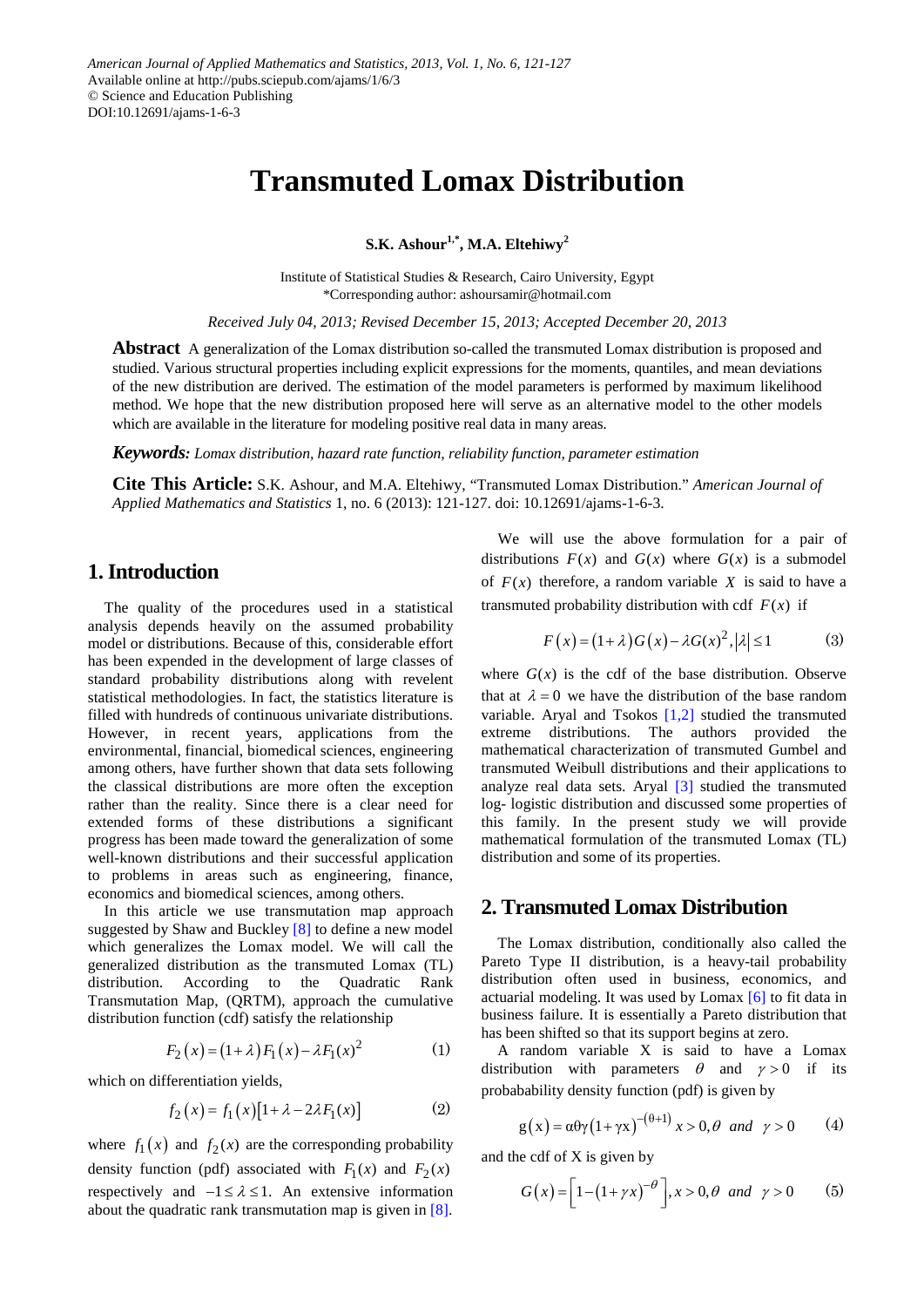Now using (3) and (5) we have the cdf of a transmuted Lomax

$$
F(x) = \left[1 - \left(1 + \gamma x\right)^{-\theta}\right] \times \left[\begin{array}{c} \left(1 + \lambda\right) \\ -\lambda \left[1 - \left(1 + \gamma x\right)^{-\theta}\right] \end{array}\right] \tag{6}
$$

Hence, the pdf of the transmuted Lomax distribution with parameters  $\theta$ ,  $\gamma$  and  $\lambda$  is

$$
f(x) = \frac{\alpha \theta \gamma}{\left(1 + \gamma x\right)^{\left(\theta + 1\right)}} \left(1 + \lambda - 2\lambda \left[1 - \left(1 + \gamma x\right)^{-\theta}\right]\right). \tag{7}
$$

Note for  $\lambda = 0$  and  $\gamma = 1$ , we have the pdf of Lomax distribution and transmuted Pareto distribution respectively. Figure 1 illustrates some of the possible shapes of the density function of transmuted Lomax distribution for selected values of the parameters.



**Figure 1.** the pdf of TL distrbution for  $\theta = 3, 0.5, \gamma = 0.5, 1.5$  when  $\lambda = -1, -0.5, 0, 0.5, 1$ 

# **3. Moments and Quantiles**

In this section we shall present the moments and quantiles for the transmuted Lomax distribution. The *r th* moments of a transmuted Lomax random variable *X*, is given by

$$
E(Xr) = \int_0^\infty \frac{\alpha \theta \gamma x^r}{(1 + \gamma x)^{(\theta + 1)}} \left( \frac{1 + \lambda}{-2\lambda \left[ 1 - (1 + \gamma x)^{-\theta} \right]} \right)
$$
  
=  $\frac{(1 + \lambda)}{\gamma^r} \sum_{i=0}^r \binom{r}{i} (-1)^i \frac{\theta}{\theta + i - r}$  (8)  
 $-\frac{2\lambda}{\gamma^r} \sum_{i=0}^r \binom{r}{i} (-1)^i \frac{\theta^2}{(2\theta + i - r)(\theta + i - r)}$ 

The first three moments can be obtain by taking  $r = 1, 2$ and 3 in (8) as follows:

$$
\mu_1 = \frac{\theta(2-\lambda)-1}{2\gamma\theta^2 - 3\gamma\theta + \gamma},\tag{9}
$$

$$
\mu_2 = \frac{\theta(4-3\lambda)-2}{\gamma^2(2\theta^3 - 7\theta^2 + 7\theta - 2)},
$$
\n(10)

and

$$
\mu_3' = \frac{6(\lambda + 1)}{\gamma^3(\theta^3 - 6\theta^2 + 11\theta - 6)}
$$
\n
$$
-\frac{9\lambda(5\theta^2 - 9\theta + 2)}{\gamma^3(4\theta^5 - 32\theta^4 + 95\theta^3 - 130\theta^2 + 81\theta - 18)}
$$
\n(11)

The variance and coefficient of variation (CV) for TL are

$$
Var(X) = \frac{\theta^3(4 - 2\lambda - \lambda^2) + \theta^2(2\lambda^2 - \lambda - 4) + \theta(\lambda + 1)}{\gamma^2(\theta - 2)(2\theta^2 - 3\theta + 1)^2},
$$
(12)  
for  $\theta > 2$ 

and

$$
CV = \frac{\sqrt{\theta^3 \left(4 - 2\lambda - \lambda^2\right) + \theta^2 \left(2\lambda^2 - \lambda - 4\right) + \theta \left(\lambda + 1\right)}}{\sqrt{(\theta - 2)} \left(2\theta - \theta \lambda - 1\right)} \tag{13}
$$
\n
$$
\text{for } \theta > 2
$$

The skewness and kurtosis measures can be obtained from expressions

$$
Skewness = \frac{\mu_3 - 3\mu_2\mu + 2\mu^3}{\sigma^3}
$$

$$
Kurtosis = \frac{\mu_4 - 3\mu_3\mu + 6\mu_2\mu^2 - 3\mu^4}{\sigma^4}
$$

Upon substituting in the raw moments. Figure 2 shows the skewness and kurtosis of the TL distribution as a function of  $\lambda$  for  $\theta = 10, \gamma = 1$ .



**Figure 2.** skewness and kurtosis of TL distribution as a function of  $\lambda$ and for  $\theta = 10, \gamma = 1$ .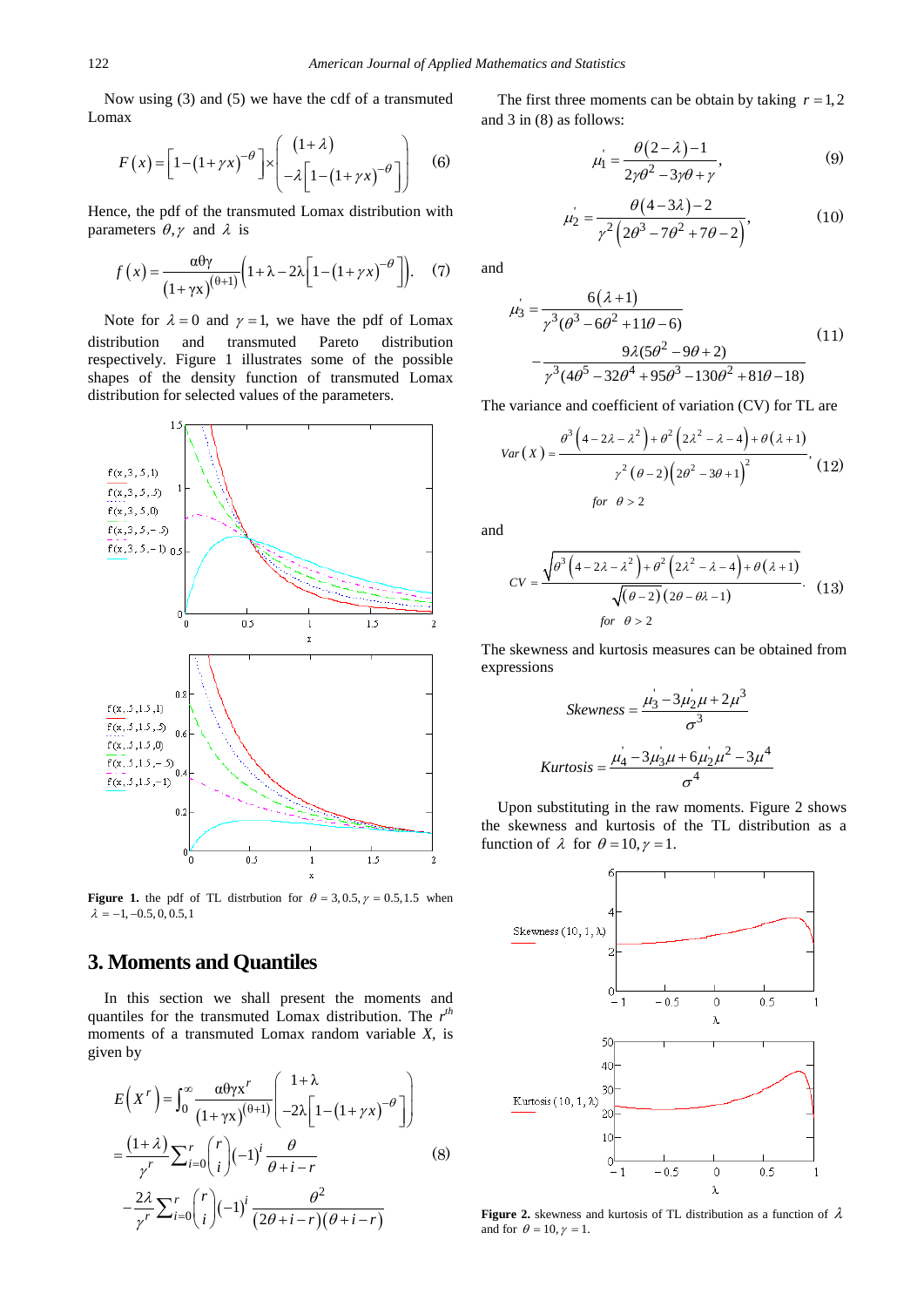We can obtain the estimator of  $\theta$ ,  $\gamma$  and  $\lambda$  by using the following equations:

$$
\mu'_{r} = \frac{\sum_{i=0}^{n} x_{i}^{r}}{n}, r = 1, 2, 3
$$

i.e.,

$$
\frac{\tilde{\theta}(2-\tilde{\lambda})-1}{2\tilde{\gamma}\tilde{\theta}^2 - 3\tilde{\gamma}\tilde{\theta} + \tilde{\gamma}} = \overline{x}
$$
\n(14)

$$
\frac{\tilde{\theta}\left(4-3\tilde{\lambda}\right)-2}{\tilde{\lambda}^2\left(2\tilde{\theta}^3-7\tilde{\theta}^2+7\tilde{\theta}-2\right)}=\frac{\sum_{i=0}^n x_i^2}{n}\tag{15}
$$

$$
\frac{6(\tilde{\lambda}+1)}{\tilde{\lambda}^3(\tilde{\theta}^3 - 6\tilde{\theta}^2 + 11\tilde{\theta} - 6)}
$$
  

$$
-\frac{9\tilde{\lambda}(5\tilde{\theta}^2 - 9\tilde{\theta} + 2)}{\tilde{\lambda}^3(4\tilde{\theta}^5 - 32\tilde{\theta}^4 + 95\tilde{\theta}^3 - 130\tilde{\theta}^2 + 81\tilde{\theta} - 18)}.
$$
 (16)  

$$
=\frac{\sum_{i=0}^n x_i^3}{n}
$$

We can obtain  $\tilde{\theta}$ ,  $\tilde{\gamma}$  and  $\tilde{\lambda}$  by solving nonlinear equation (14), (15) and (16) numerically.

The  $q^{th}$  quantile  $x_q$  of the transmuted Lomax distribution can be obtaned from (6) as

$$
\left[\frac{\lambda - 1 + \sqrt{\left(1 + \lambda\right)^2 - 4\lambda q}}{2\lambda}\right]^{-1/\theta} - 1
$$
\n
$$
y \tag{17}
$$

Hence, the distribution median is

$$
x_{0.5} = \frac{\left[\frac{\lambda - 1 + \sqrt{1 + \lambda^2}}{2\lambda}\right]^{-1/\theta} - 1}{\gamma}
$$
(18)

To illustrate the effect of the shape parameter  $\lambda$  on skewness and kurtosis we consider measures based on quantiles. The shortcomings of the classical kurtosis and skewness measures are well known. There are many heavy-tailed distributions for which this measure is infinite, so it becomes uninformative. The Bowley's skewness [\[5\]](#page-6-4) is one of the earliest skewness measures defined by the average of the quartiles minus the median, divided by the half the interquartile range, given by

$$
B=\frac{Q_3+Q_1-2Q_2}{Q_3-Q_1}=\frac{Q(3/4)+Q(1/4)-2Q(2/4)}{Q(3/4)-Q(1/4)},
$$

and the Moors kurtosis [\[7\]](#page-6-5) is based on octiles and is given by

$$
\mathcal{M} = \frac{(E_3 - E_1) + (E_7 - E_5)}{E_6 - E_2}
$$
  
= 
$$
\frac{Q(3/8) - Q(1/8) + Q(7/8) - Q(5/8)}{Q(6/8) - Q(2/8)},
$$

For any distribution symmetrical to 0 the Moors kurtosis reduces to

$$
\mathcal{M} = \frac{(E_7 - E_5)}{E_6}.
$$

It is easy to calculate that for standand normal distribution  $E_1 = -E_7 = -1.15, E_2 = -E_6 = -0.32$ . Therefore,  $M = 1.23$ . Hence, the centered Moor's coefficient is given by

$$
\mathcal{M} = \frac{(E_3 - E_1) + (E_7 - E_5)}{E_6 - E_2} - 1.23.
$$

Figure 3 displays the Bowley  $(\beta)$  and Moors  $(\mathcal{M})$ kurtosis as a function of the parmeter  $0 < \lambda \le 1$  and  $-1 \le \lambda < 0$  for  $\gamma = 1$  and  $\theta = 10$ . It is evident that both measures depend on the parameter  $\lambda$ .



**Figure 3.** Behavior of Bowley(B) and Moors(M) kurtosis for TE

## **4. Mean Deviation**

The amount of scatter in a population is evidently measured to some extent by the totality of deviations from the mean and the median. These are known as the mean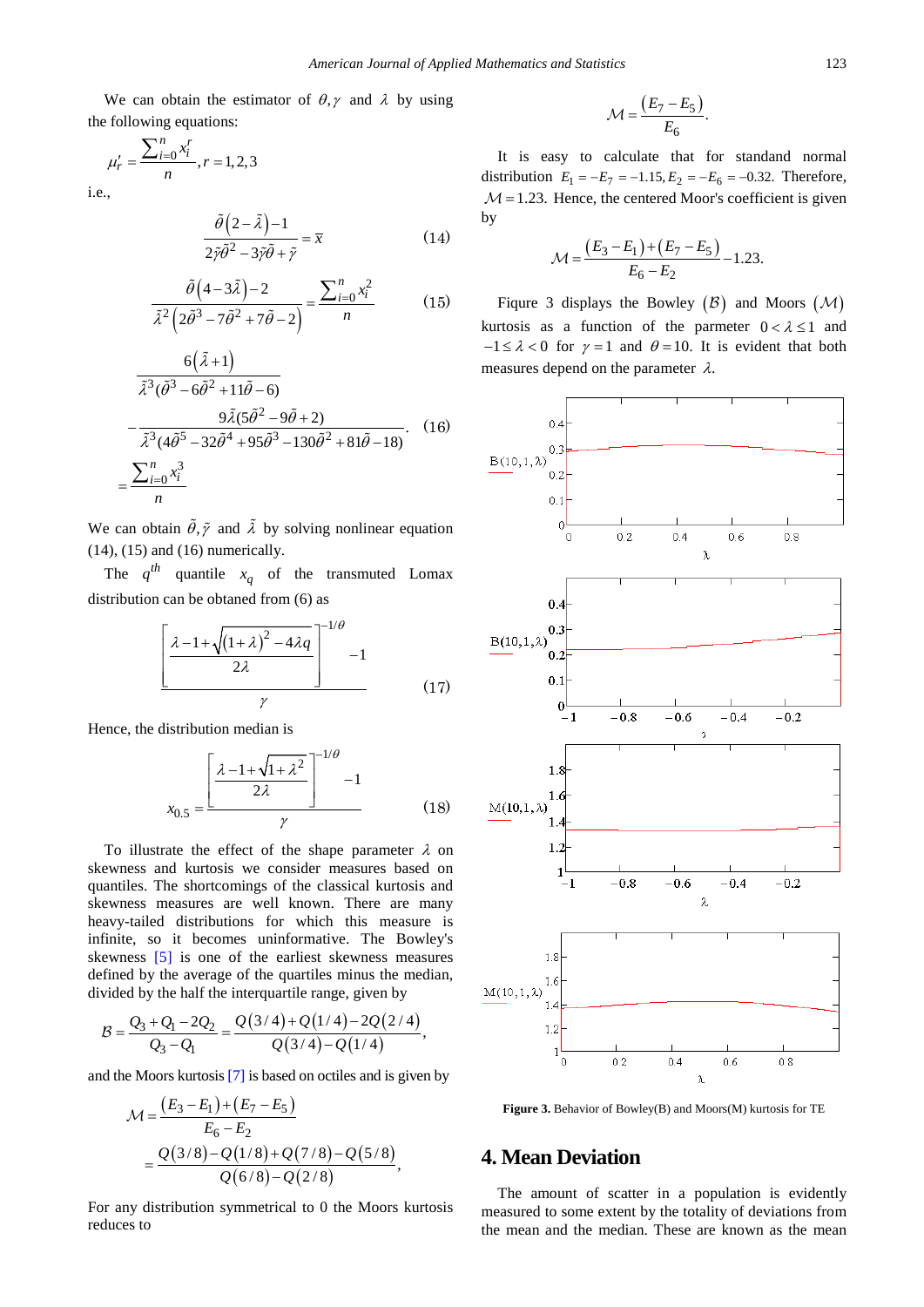deviation about the mean and the mean deviation about the median respectively and are defined by

$$
\delta_1 = \int_0^\infty \left| x - \mu \right| f(x) dx \tag{19}
$$

and

$$
\delta_2 = \int_0^\infty \left| x - M \right| f(x) dx \tag{20}
$$

where

$$
\mu = E(X) = \frac{\theta(2 - \lambda) - 1}{2\gamma\theta^2 - 3\gamma\theta + \gamma}
$$

and

$$
M = Median(X) = \frac{\left[\frac{\lambda - 1 + \sqrt{1 + \lambda^2}}{2\lambda}\right]^{-1/\theta} - 1}{\gamma}.
$$

The measures  $\delta_1(X)$  and  $\delta_2(X)$  can be expressed as  $\delta_1(X) = 2\mu F(\mu) - 2J(\mu)$  and  $\delta_2(X) = \mu - 2J(M)$ where  $J(q) = \int_0^q x f(x) dx$ . For a transmuted Lomax

$$
J(q) = (1+\lambda)\theta\gamma \int_0^q x \frac{\alpha\theta\gamma}{(1+\gamma x)^{(\theta+1)}} dx
$$
  

$$
-2\lambda\theta\gamma \int_0^q x \frac{\theta\gamma [1-(1+\gamma x)^{-\theta}]}{(1+\gamma x)^{(\theta+1)}} dx
$$
 (21)

One can easily compute these integrals numerically in software such as Mathcad [\[4\]](#page-6-6) and hence get the mean deviations about the mean and about the median as desired. From the mean deviations we can construct Lorenz and Bonferroni curves, which are used in several areas including economics, reliability, insurance and medicine and others.

Some numerical values of the mean deviation from mean and median for selected value of for  $\gamma = 1$  and  $\theta$  = 10 and different values of  $\lambda$  are listed in the [Table 1](#page-3-0) below.

**Table 1. Mean deviation from the mean and the median for selected values of the parameters**

<span id="page-3-0"></span>

|                | $\lambda = -1$ | $\lambda = -0.5$ | $\lambda = 0$ | $\lambda = 0.5$ | $\lambda = 1$ |
|----------------|----------------|------------------|---------------|-----------------|---------------|
| 01             | 0.103          | 0.098            | 0.086         | 0.067           | 0.040         |
| O <sub>2</sub> | 0.098          | 0.092            | 0.111         | 0.061           | 0.037         |

# **5. Random Number Generation and Parameter Estimation**

Using the method of inversion we can generate random numbers from the transmuted Lomax distribution as

$$
\[1 - (1 + \gamma x)^{-\theta}\left[ \left(1 + \lambda\right) - \lambda \left[1 - (1 + \gamma x)^{-\theta}\right]\right] = u
$$

where  $u \sim U(0,1)$ . After simple calculation this yields

$$
x = \frac{\left[\frac{\lambda - 1 + \sqrt{\left(1 + \lambda\right)^2 - 4\lambda u}}{2\lambda}\right]^{-1/\theta}}{\gamma}
$$
(22)

One can use equation (22) to generate random numbers when the parameters  $\theta$ ,  $\gamma$  and  $\lambda$  are known. The maximum likelihood estimates, MLEs, of the parameters that are inherent within in the transmuted Lomax probability distribution function is given by the following:

Let  $X_1, X_2, ..., X_n$  be a sample size n from a transmuted Lomax distribution. Then the likelihood function is given by

$$
L = \frac{\theta^n \gamma^n \prod_{i=1}^n \left(1 + \lambda - 2\lambda \left[1 - \left(1 + \gamma x\right)^{-\theta}\right]\right)}{\prod_{i=1}^n \left(1 + \gamma x\right)^{(\theta + 1)}}\tag{23}
$$

Hence, the log-likelihood function  $\mathcal{L} = \ln L$  becomes

$$
\mathcal{L} = n \left( \ln \theta + \ln \gamma \right) - n \left( \theta + 1 \right) \ln \left( 1 + \gamma \mathbf{x} \right) + \sum_{i=1}^{n} \ln \left( 1 + \lambda - 2\lambda \left[ 1 - \left( 1 + \gamma \mathbf{x} \right)^{-\theta} \right] \right)
$$

Therefore, the MLEs of  $\theta$ ,  $\gamma$  and  $\lambda$  which maximize (23) must satisfy the following normal equations:

$$
\frac{\partial \mathcal{L}}{\partial \theta} = \frac{n}{\theta} - n \ln(1 + \gamma x) + \sum_{i=1}^{n} \frac{2\lambda (1 + \gamma x)^{-\theta} \ln(1 + \gamma x)}{\left(1 + \lambda - 2\lambda \left[1 - (1 + \gamma x)^{-\theta}\right]\right)},
$$

$$
\frac{\partial \mathcal{L}}{\partial \gamma} = \frac{n}{\gamma} - \frac{n(\theta + 1)x}{(1 + \gamma x)} + \sum_{i=1}^{n} \frac{2\lambda \gamma \theta (1 + \gamma x)^{-(\theta + 1)}}{\left(1 + \lambda - 2\lambda \left[1 - (1 + \gamma x)^{-\theta}\right]\right)},
$$

$$
\frac{\partial \mathcal{L}}{\partial \lambda} = \sum_{i=1}^{n} \frac{1 - 2\left[1 - (1 + \gamma x)^{-\theta}\right]}{\left(1 + \lambda - 2\lambda \left[1 - (1 + \gamma x)^{-\theta}\right]\right)}
$$

The MLE of  $\theta$ ,  $\gamma$  and  $\lambda$  is obtained by solving this nonlinear system of equations. Setting these expressions to zero and solving them simultaneously yields the maximum likelihood estimates of the three parameters.

#### **6. Reliability Analysis**

The survival function, also known as the reliability function in engineering, is the characteristic of an explanatory variable that maps a set of events, usually associated with mortality or failure of some system onto time. It is the probability that the system will survive beyond a specified time.

The transmuted Lomax distribution can be a useful model to characterize failure time of a given system because of the analytical structure. The reliability function  $R(t)$ , which is the probability of an item not failing prior

to sometime *t*, is defined by  $R(t) = 1 - F(t)$ , The reliability function of a transmuted Lomax distribution is given by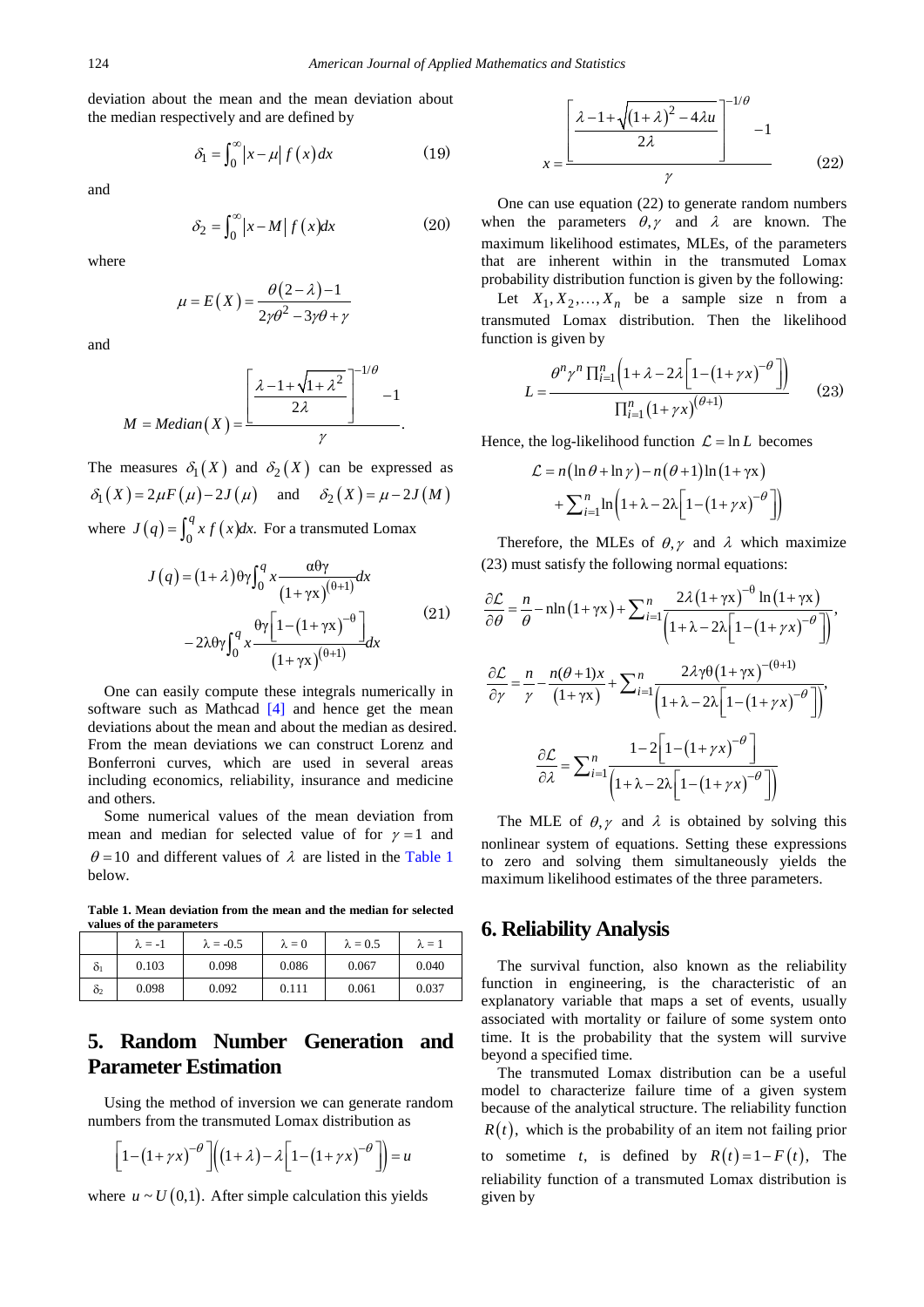$$
R(t) = 1 - \left[1 - \left(1 + \gamma t\right)^{-\theta}\right] \times \left[\begin{array}{c} \left(1 + \lambda\right) \\ -\lambda \left[1 - \left(1 + \gamma t\right)^{-\theta}\right] \end{array}\right] (24)
$$

The other characteristic of interest of a random variable is the hazard rate function also known as instantaneous failure rate defined by

$$
h(t) = \frac{f(t)}{1 - F(t)}
$$

which is an important quantity characterizing life phenomenon. It can be loosely interpreted as the conditional probability of failure, given it has survived to the time *t*.

The hazard rate function for a transmuted Lomax distribution is given by



**Figure 4.** The reliability function of TL distrbution for  $\theta = 5, 10, \gamma = 0.3$ when  $\lambda = -1, -0.5, 0, 0.5, 1$ 

It is important to note that the units for  $h(x)$  is the probability of failure per unit of time, distance or cycles. Figure 5 illustrates the behavior of the hazard rate function of a transmuted Lomax distribution for selected values of the parameters.

Observing the behavior of the hazard rate function it is worth noting that the transmuted Lomax distribution will have more applicability than the Lomax distribution and some of its generalizations.

The hazard rate function of the transmuted Lomax distribution has the following properties:

i. If  $\gamma = 1$  the failure rate is same as the transmuted Pareto II distribution

$$
h(t) = \frac{\theta \gamma \left(1 + \lambda - 2\lambda \left[1 - \left(1 + t\right)^{-\theta}\right]\right) \left(1 + t\right)^{-(\theta + 1)}}{\left[\left(1 + t\right)^{-\theta} \left(1 + \lambda - \lambda \left[1 - \left(1 + t\right)^{-\theta}\right]\right)\right]}
$$

ii. If  $\lambda = 0$  the failure rate is same as the Lomax distribution

$$
h(t) = \theta \gamma (1 + \gamma t)^{-1}
$$

iii. If  $\lambda = 0, \gamma = 1$  he failure rate is same as the Pareto II distribution.

$$
h(t) = \theta(1+t)^{-1}
$$



**Figure 5.** The Hazard rate function of TL for  $\theta = 3, 5, \gamma = 0.5, 1$  when  $\lambda = -1, -0.5, 0, 0.5, 1$ 

Many generalized probability models have been proposed in reliability literature through the fundamental relationship between the reliability function  $R(x)$  and its cumulative hazard function  $(CHF)$  *H(t)* given by  $-\ln R(x)$ . The CHF describes how the risk of a particular outcome changes with time. The cumulative hazard rate function of a transmuted Lomax distribution is given by

$$
H(t) = -\ln\left[1 - \left[1 - \left(1 + \gamma t\right)^{-\theta}\right] \left(\frac{\left(1 + \lambda\right)}{-\lambda\left[1 - \left(1 + \gamma t\right)^{-\theta}\right]}\right)\right]
$$

Observe that:

i. *H(t)* is nondecreasing for all  $t \ge 0$ ,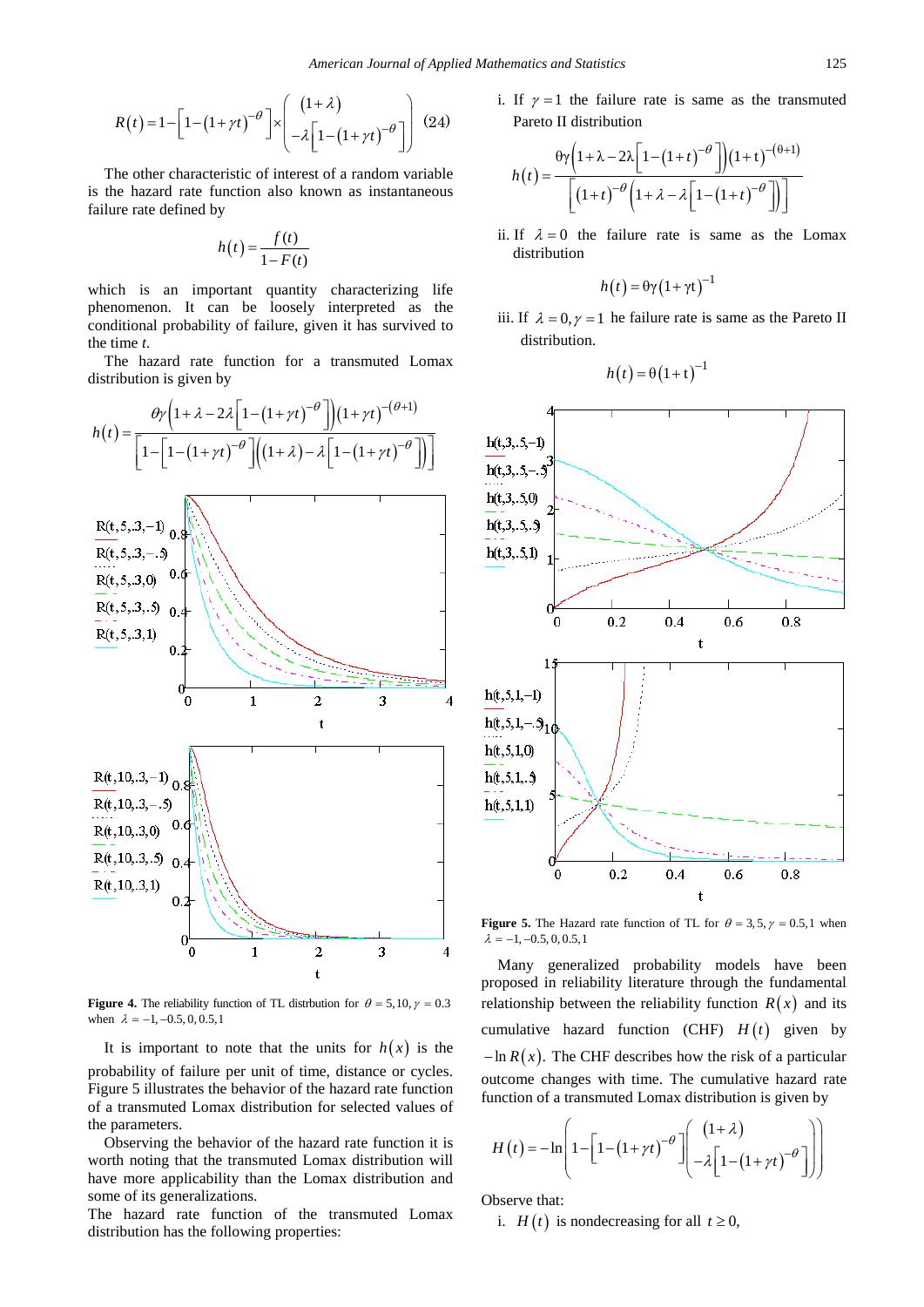ii.  $H(0) = 0$ , iii.  $\lim_{t\to\infty} H(t) = \infty$ 

It is important to note that the units for  $H(t)$  are the cumulative probability of failure per unit of time, distance or cycles.

### **7. Order Statistics**

Order statistics make their appearance in many areas of statistical theory and practice. We know that if  $X_{(1)}$ ,  $X_{(2)}$ , ...,  $X_{(n)}$  denotes the order statistics of a random sample  $X_1, X_2, ..., X_n$ , from a continuous population with cdf  $F_X(x)$  and pdf  $f_X(x)$ , then the pdf of  $X_{(i)}$  is given by

$$
f_{X_{(j)}}(x)
$$
  
=  $\frac{n!}{(j-1)!(n-j)!} f_X(x) [F_X(x)]^{j-1} \times [1 - F_X(x)]^{n-j}$ 

For  $j = 1, 2, ..., n$ .

We have from (4) and (5) the pdf of the  $i^{th}$  order Lomax random variable  $X_{(i)}$  is given by

$$
g_{X(j)}(x)
$$
  
= 
$$
\frac{n! \theta \gamma (1 + \gamma x)^{-(\theta+1)}}{(j-1)!(n-j)!} \Big[1 - (1 + \gamma x)^{-\theta}\Big]^{(j-1)}
$$
  

$$
\times \Big\{1 - \Big[1 - (1 + \gamma x)^{-\theta}\Big]\Big\}^{n-j}
$$

Therefore, the pdf of the  $n^{th}$  order Lomax statistic  $X_{(n)}$  is given by

$$
g_{X(n)}(x) = n\theta\gamma (1 + \gamma x)^{-(\theta+1)} \left[ 1 - (1 + \gamma x)^{-\theta} \right]^{(n-1)} (25)
$$

and the pdf of the first order Lomax statistic  $X_{(1)}$  is given

$$
g_{X_{(1)}}(x) = n\theta\gamma(1+\gamma x)^{-(\theta+1)}\{(1+\gamma x)^{-\theta}\}^{n-1}
$$
 (26)

Note that in a particular case of  $n = 2$ , (25) yields

$$
g_{X_{(2)}}(x) = 2\theta \gamma (1 + \gamma x)^{-(\theta+1)} \left[ 1 - (1 + \gamma x)^{-\theta} \right]
$$
 (27)

and (26) yields

$$
g_{X_{(1)}}(x) = 2\theta \gamma (1 + \gamma x)^{-(2\theta + 1)}
$$
 (28)

Observe that (27) and (28) are special cases of (7) for  $\lambda = -1$  and  $\lambda = 1$  respectively. It has been observe that a transmuted Lomax distribution with  $\lambda = 1$  is the distribution of min $(X_1, X_2)$  and a transmuted Lomax with  $\lambda = -1$  is the of the max  $(X_1, X_2)$  where  $X_1$  and

*X*<sup>2</sup> are independent and identically distributed Lomax random variables.

Now we provide the distribution of the order statistics for transmuted Lomax random variable. The pdf of the  $j<sup>th</sup>$  order statistic for transmuted Lomax distribution is given by

$$
f_{X(j)}(x)
$$
\n
$$
= \frac{n!}{(j-1)!(n-j)!} \frac{\theta \gamma \left[1 - \left(1 + \gamma x\right)^{-\theta}\right]^{j-1}}{\left(1 + \gamma x\right)^{(\theta+1)}} \times \left(1 + \lambda - 2\lambda \left[1 - \left(1 + \gamma x\right)^{-\theta}\right]\right)
$$
\n
$$
\times \left(\left(1 + \lambda\right) - \lambda \left[1 - \left(1 + \gamma x\right)^{-\theta}\right]\right)^{(j-1)} \times \left[1 - \left[1 - \left(1 + \gamma x\right)^{-\theta}\right] \times \left[\left(1 + \lambda\right) - \lambda \left[1 - \left(1 + \gamma x\right)^{-\theta}\right]^{\alpha}\right]\right]^{n-j}
$$

Therefore, the pdf of the largest order statistic  $X_{(n)}$  is given by

$$
f_{X(n)}(x)
$$
  
=  $n \frac{\theta \gamma \left[1 - (1 + \gamma x)^{-\theta}\right]^{n-1}}{(1 + \gamma x)^{(\theta+1)}}$   

$$
\times \left(1 + \lambda - 2\lambda \left[1 - (1 + \gamma x)^{-\theta}\right]\right)
$$
  

$$
\times \left((1 + \lambda) - \lambda \left[1 - (1 + \gamma x)^{-\theta}\right]\right)^{(n-1)}
$$

and the pdf of the smallest order statistic  $X_{(1)}$  is given by

$$
f_{X_{(1)}}(x)
$$
\n
$$
= n \frac{\theta \gamma \left(1 + \lambda - 2\lambda \left[1 - \left(1 + \gamma x\right)^{-\theta}\right]\right)}{\left(1 + \gamma x\right)^{(\theta + 1)}}
$$
\n
$$
\times \left\{1 - \left[1 - \left(1 + \gamma x\right)^{-\theta}\right] \left(\begin{array}{c} \left(1 + \lambda\right) \\ -\lambda \left[1 - \left(1 + \gamma x\right)^{-\theta}\right]\right]\right\}^{n-1}
$$

Note that  $\lambda = 0$  yields the order statistics of the Lomax distribution.

### **8. Concluding Remarks**

In the present study, we have introduced a new generalization of Lomax distribution called the transmuted Lomax distribution. The subject distribution is generated by using the quadratic rank transmutation map and taking the Lomax distribution as the base distribution. Some mathematical properties along with estimation issues are addressed. The hazard rate function and reliability behavior of the transmuted Lomax distribution shows that